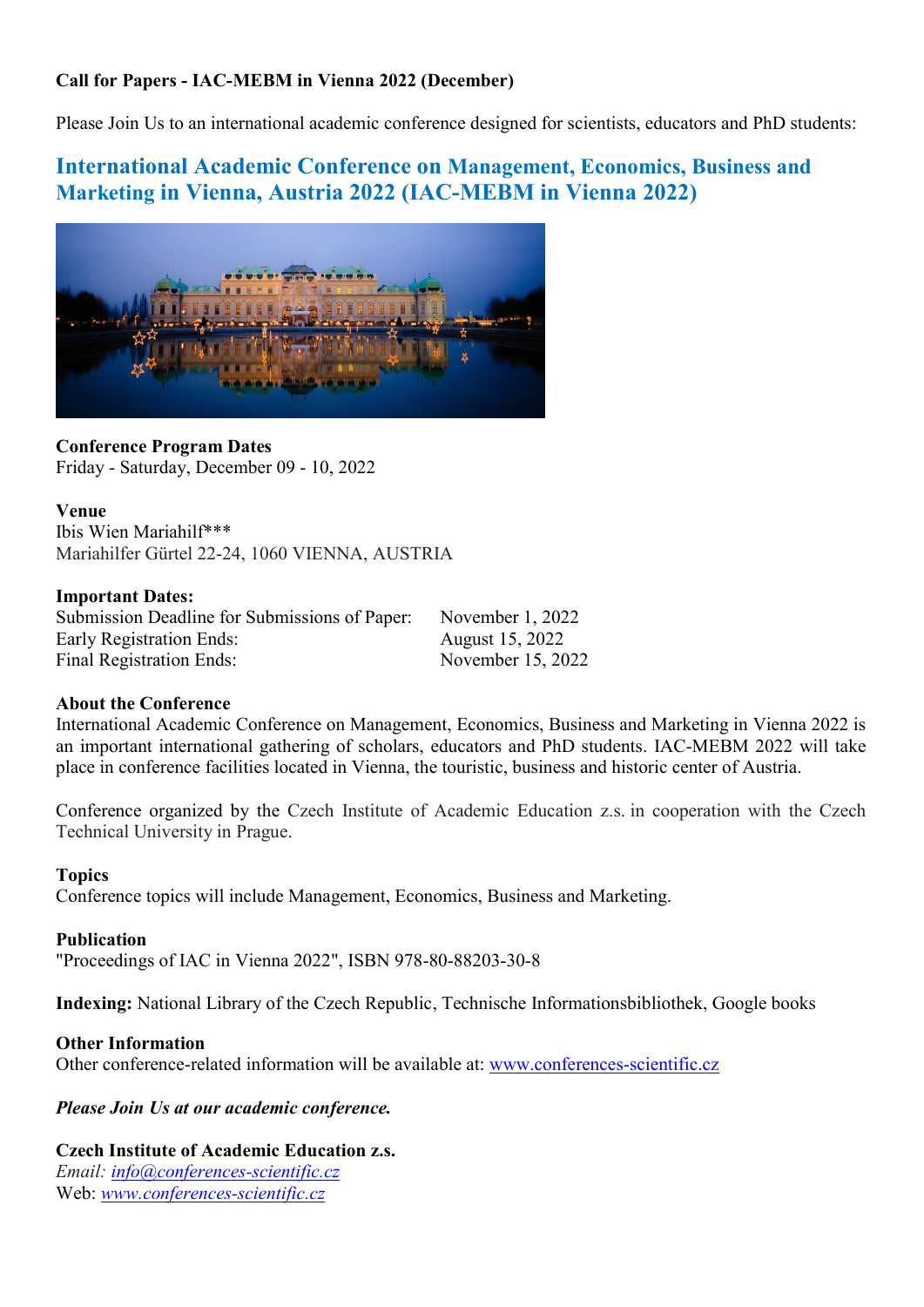# Call for Papers - IAC-GETL in Vienna 2022 (December)

Please Join Us to an international academic conference designed for scientists, educators and PhD students:

# International Academic Conference on Global Education, Teaching and Learning in Vienna, Austria 2022 (IAC-GETL in Vienna 2022)



Conference Program Dates Friday - Saturday, December 09 - 10, 2022

Venue Ibis Wien Mariahilf\*\*\* Mariahilfer Gürtel 22-24, 1060 VIENNA, AUSTRIA

## Important Dates:

Submission Deadline for Submissions of Paper: November 1, 2022 Early Registration Ends: August 15, 2022 Final Registration Ends: November 15, 2022

# About the Conference

International Academic Conference on Global Education, Teaching and Learning in Vienna 2022 is an important international gathering of scholars, educators and PhD students. IAC-GETL 2022 will take place in conference facilities located in Vienna, the touristic, business and historic center of Austria.

Conference organized by the Czech Institute of Academic Education z.s. in cooperation with the Czech Technical University in Prague.

## Topics

Conference topics will include Education, Teaching, Learning and E-learning.

## Publication

"Proceedings of IAC in Vienna 2022", ISBN 978-80-88203-30-8

Indexing: National Library of the Czech Republic, Technische Informationsbibliothek, Google books

## Other Information

Other conference-related information will be available at: www.conferences-scientific.cz

## Please Join Us at our academic conference.

## Czech Institute of Academic Education z.s.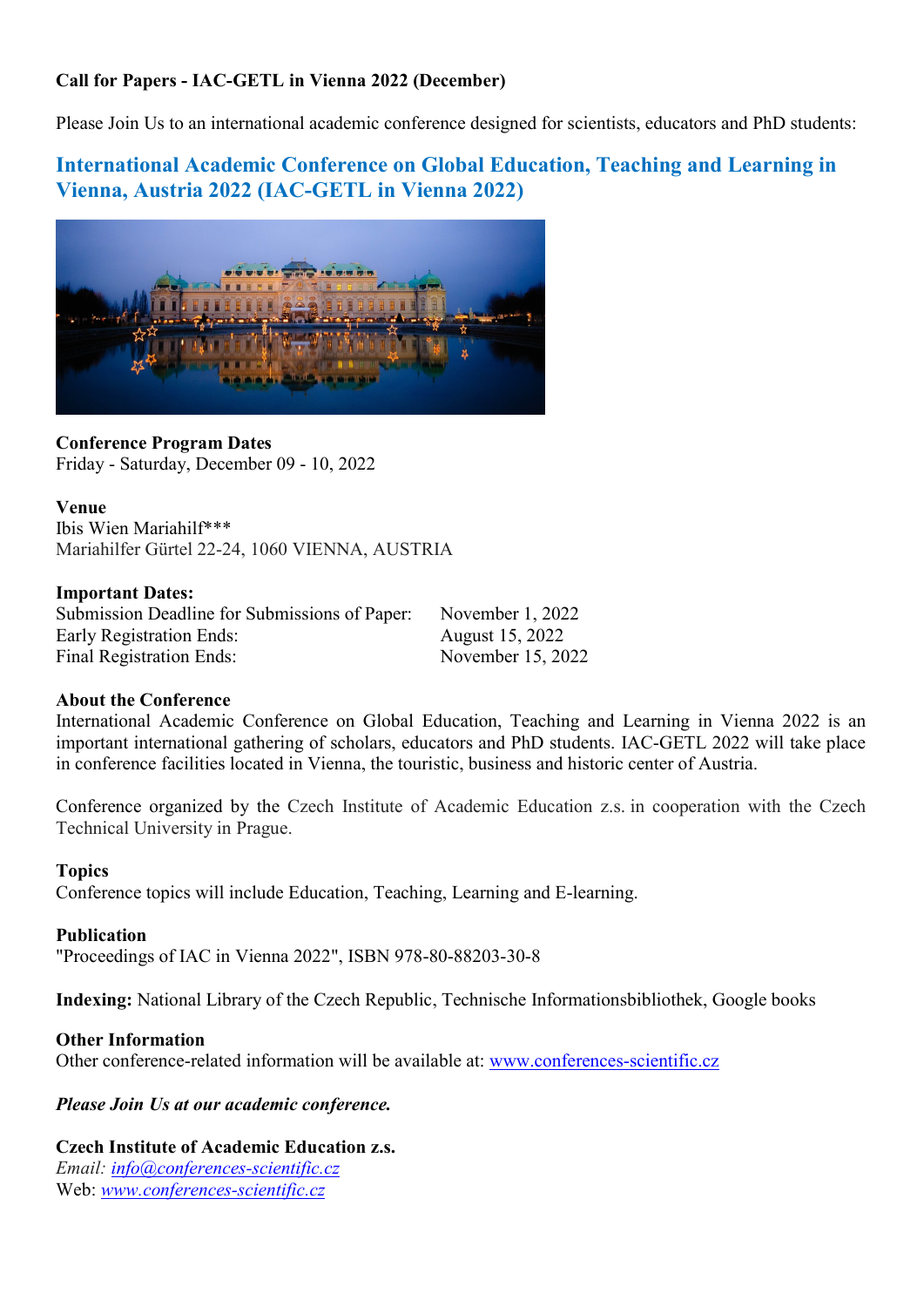# Call for Papers - IAC-TLTS in Vienna 2022 (December)

Please Join Us to an international academic conference designed for scientists, educators and PhD students:

# International Academic Conference on Transport, Logistics, Tourism and Sport Science in Vienna, Austria 2022 (IAC-TLTS in Vienna 2022)



Conference Program Dates Friday - Saturday, December 09 - 10, 2022

Venue Ibis Wien Mariahilf\*\*\* Mariahilfer Gürtel 22-24, 1060 VIENNA, AUSTRIA

## Important Dates:

Submission Deadline for Submissions of Paper: November 1, 2022 Early Registration Ends: August 15, 2022 Final Registration Ends: November 15, 2022

# About the Conference

International Academic Conference on Transport, Logistics, Tourism and Sport Science in Vienna 2022 is an important international gathering of scholars, educators and PhD students. IAC-TLTS 2022 will take place in conference facilities located in Vienna, the touristic, business and historic center of Austria.

Conference organized by the Czech Institute of Academic Education z.s. in cooperation with the Czech Technical University in Prague.

# Topics

Conference topics will include Transport, Travel, Logistics, Tourism and Sport Science.

## Publication

"Proceedings of IAC in Vienna 2022", ISBN 978-80-88203-30-8

Indexing: National Library of the Czech Republic, Technische Informationsbibliothek, Google books

## Other Information

Other conference-related information will be available at: www.conferences-scientific.cz

# Please Join Us at our academic conference.

# Czech Institute of Academic Education z.s.